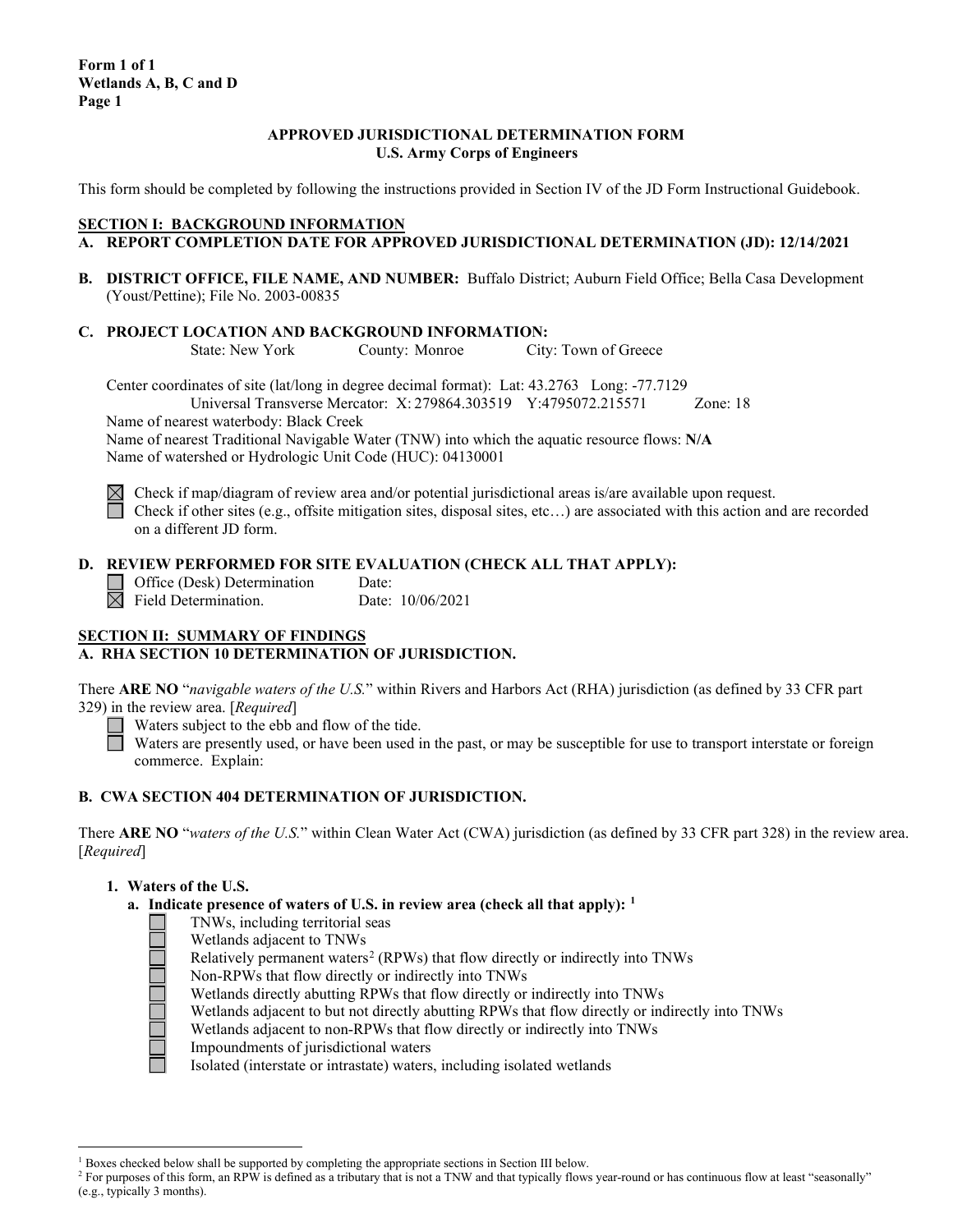- **b. Identify (estimate) size of waters of the U.S. in the review area:** Non-wetland waters: linear feet: width (ft) and/or acres. Wetlands: acres.
- **c. Limits (boundaries) of jurisdiction** based on: **Pick List**

Elevation of established OHWM (if known):

## **2. Non-regulated waters/wetlands (check if applicable):[3](#page-1-0)**

 $\boxtimes$  Potentially jurisdictional waters and/or wetlands were assessed within the review area and determined to be not jurisdictional.

| Wetland A | PFO        | $1.05$ acres |
|-----------|------------|--------------|
| Wetland B | <b>PFO</b> | $0.25$ acre  |
| Wetland C | <b>PFO</b> | $1.21$ acres |
| Wetland D | <b>PFO</b> | $0.45$ acre  |

Explain: All wetlands established in depressional areas within a remnant undeveloped forested parcel surrounded by residential homes, lawns, and associated infrastructure. Each is confined by topography and each is an isolated, intrastate wetland with no interstate or foreign commerce nexus.

#### **SECTION III: CWA ANALYSIS**

#### **A. TNWs AND WETLANDS ADJACENT TO TNWs**

**The agencies will assert jurisdiction over TNWs and wetlands adjacent to TNWs. If the aquatic resource is a TNW, complete Section III.A.1 and Section III.D.1. only; if the aquatic resource is a wetland adjacent to a TNW, complete Sections III.A.1 and 2 and Section III.D.1.; otherwise, see Section III.B below**.

**1. TNW** 

Identify TNW: Summarize rationale supporting determination:

#### **2. Wetland adjacent to TNW**

Summarize rationale supporting conclusion that wetland is "adjacent":

**B. CHARACTERISTICS OF TRIBUTARY (THAT IS NOT A TNW) AND ITS ADJACENT WETLANDS (IF ANY): This section summarizes information regarding characteristics of the tributary and its adjacent wetlands, if any, and it helps determine whether or not the standards for jurisdiction established under** *Rapanos* **have been met.** 

**The agencies will assert jurisdiction over non-navigable tributaries of TNWs where the tributaries are "relatively permanent waters" (RPWs), i.e. tributaries that typically flow year-round or have continuous flow at least seasonally (e.g., typically 3 months). A wetland that directly abuts an RPW is also jurisdictional. If the aquatic resource is not a TNW, but has year-round (perennial) flow, skip to Section III.D.2. If the aquatic resource is a wetland directly abutting a tributary with perennial flow, skip to Section III.D.4.** 

**A wetland that is adjacent to but that does not directly abut an RPW requires a significant nexus evaluation. Corps districts and EPA regions will include in the record any available information that documents the existence of a significant nexus between a relatively permanent tributary that is not perennial (and its adjacent wetlands if any) and a traditional navigable water, even though a significant nexus finding is not required as a matter of law.**

**If the waterbody[4](#page-1-1) is not an RPW, or a wetland directly abutting an RPW, a JD will require additional data to determine if the waterbody has a significant nexus with a TNW. If the tributary has adjacent wetlands, the significant nexus evaluation must consider the tributary in combination with all of its adjacent wetlands. This significant nexus evaluation that combines, for analytical purposes, the tributary and all of its adjacent wetlands is used whether the review area identified in the JD request is the tributary, or its adjacent wetlands, or both. If the JD covers a tributary with adjacent wetlands, complete Section III.B.1 for the tributary, Section III.B.2 for any** 

<span id="page-1-0"></span><sup>&</sup>lt;sup>3</sup> Supporting documentation is presented in Section III.F.

<span id="page-1-1"></span><sup>4</sup> Note that the Instructional Guidebook contains additional information regarding swales, ditches, washes, and erosional features generally and in the arid **West**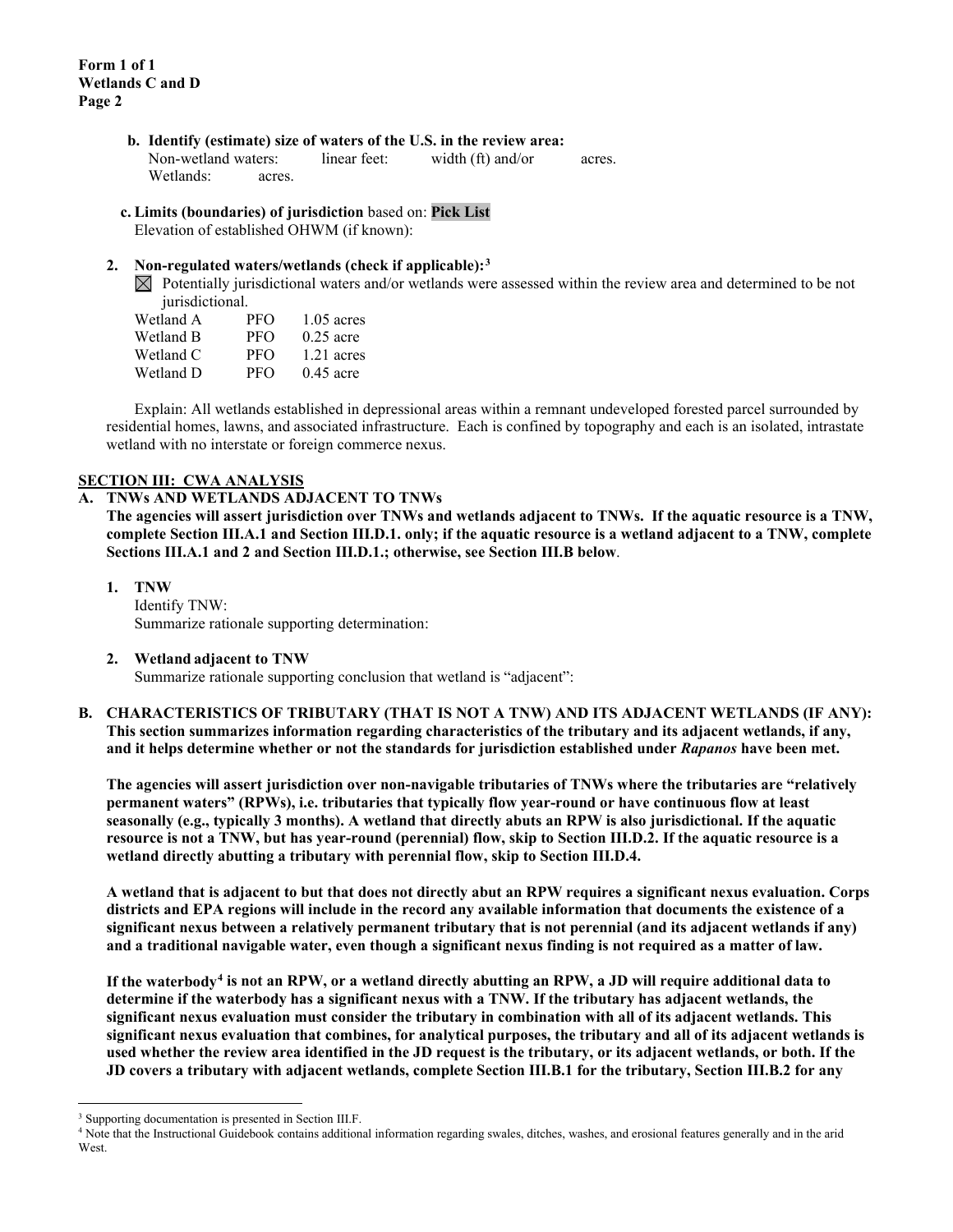**Form 1 of 1 Wetlands C and D Page 3**

> **onsite wetlands, and Section III.B.3 for all wetlands adjacent to that tributary, both onsite and offsite. The determination whether a significant nexus exists is determined in Section III.C below.**

**1. Characteristics of non-TNWs that flow directly or indirectly into TNW**

| (i) General Area Conditions: |          |
|------------------------------|----------|
| Watershed size:              | Pick Lis |

| Watershed size:          | <b>Pick List</b> |  |
|--------------------------|------------------|--|
| Drainage area:           | <b>Pick List</b> |  |
| Average annual rainfall: | inches           |  |

### **(ii) Physical Characteristics:**

| (a) Relationship with TNW:                |                                                                                 |  |
|-------------------------------------------|---------------------------------------------------------------------------------|--|
| $\Box$ Tributary flows directly into TNW. |                                                                                 |  |
|                                           | $\Box$ Tributary flows through <b>Pick List</b> tributaries before entering TNW |  |
|                                           | Project waters are Pick List river miles from TNW                               |  |
|                                           | Project waters are Pick List river miles from RPW                               |  |
|                                           | Project waters are Pick List aerial (straight) miles from TNW                   |  |
|                                           | Project waters are Pick List aerial (straight) miles from RPW                   |  |
|                                           | Project waters cross or serve as state boundaries. Explain:                     |  |
| Identify flow route to $TNW5$ :           |                                                                                 |  |
| Tributary stream order, if known:         |                                                                                 |  |

| (b) General Tributary Characteristics (check all that apply):                                                                                                                                                                                                                                 |  |  |
|-----------------------------------------------------------------------------------------------------------------------------------------------------------------------------------------------------------------------------------------------------------------------------------------------|--|--|
| $T_{\rm{L}}$ $T_{\rm{L}}$ $T_{\rm{L}}$ $T_{\rm{L}}$ $T_{\rm{L}}$ $T_{\rm{L}}$ $T_{\rm{L}}$ $T_{\rm{L}}$ $T_{\rm{L}}$ $T_{\rm{L}}$ $T_{\rm{L}}$ $T_{\rm{L}}$ $T_{\rm{L}}$ $T_{\rm{L}}$ $T_{\rm{L}}$ $T_{\rm{L}}$ $T_{\rm{L}}$ $T_{\rm{L}}$ $T_{\rm{L}}$ $T_{\rm{L}}$ $T_{\rm{L}}$ $T_{\rm{L}}$ |  |  |

|     | Tributary is:<br>Natural                                                        |
|-----|---------------------------------------------------------------------------------|
|     | Artificial (man-made). Explain:                                                 |
|     | Manipulated (man-altered). Explain:                                             |
|     | Tributary properties with respect to top of bank (estimate):                    |
|     | Average width:<br>feet                                                          |
|     | Average depth:<br>feet                                                          |
|     | Average side slopes: Pick List                                                  |
|     | Primary tributary substrate composition (check all that apply):                 |
|     | <b>Silts</b><br>Sands<br>Concrete                                               |
|     | Cobbles<br>Muck<br>Gravel                                                       |
|     | Vegetation. Type/% cover:<br>Bedrock                                            |
|     | Other. Explain:                                                                 |
|     | Tributary condition/stability [e.g., highly eroding, sloughing banks]. Explain: |
|     | Presence of run/riffle/pool complexes. Explain:                                 |
|     | Tributary geometry: Pick List                                                   |
|     | Tributary gradient (approximate average slope):<br>$\frac{0}{0}$                |
|     |                                                                                 |
| (c) | Flow:                                                                           |
|     | Tributary provides for: Pick List                                               |
|     | Estimate average number of flow events in review area/year: Pick List           |
|     | Describe flow regime:                                                           |
|     | Other information on duration and volume:                                       |
|     | Surface flow is: Pick List. Characteristics:                                    |
|     | Subsurface flow: Pick List. Explain findings:                                   |
|     | Dye (or other) test performed:                                                  |
|     | Tributary has (check all that apply):                                           |
|     | Bed and banks                                                                   |
|     | OHWM <sup>6</sup> (check all indicators that apply):                            |
|     | clear, natural line impressed on the bank<br>the presence of litter and debris  |
|     | changes in the character of soil<br>destruction of terrestrial vegetation       |
|     |                                                                                 |

<span id="page-2-1"></span><span id="page-2-0"></span><sup>&</sup>lt;sup>5</sup> Flow route can be described by identifying, e.g., tributary a, which flows through the review area, to flow into tributary b, which then flows into TNW.<br><sup>6</sup>A natural or man-made discontinuity in the OHWM does not nece the OHWM has been removed by development or agricultural practices). Where there is a break in the OHWM that is unrelated to the waterbody's flow regime (e.g., flow over a rock outcrop or through a culvert), the agencies will look for indicators of flow above and below the break.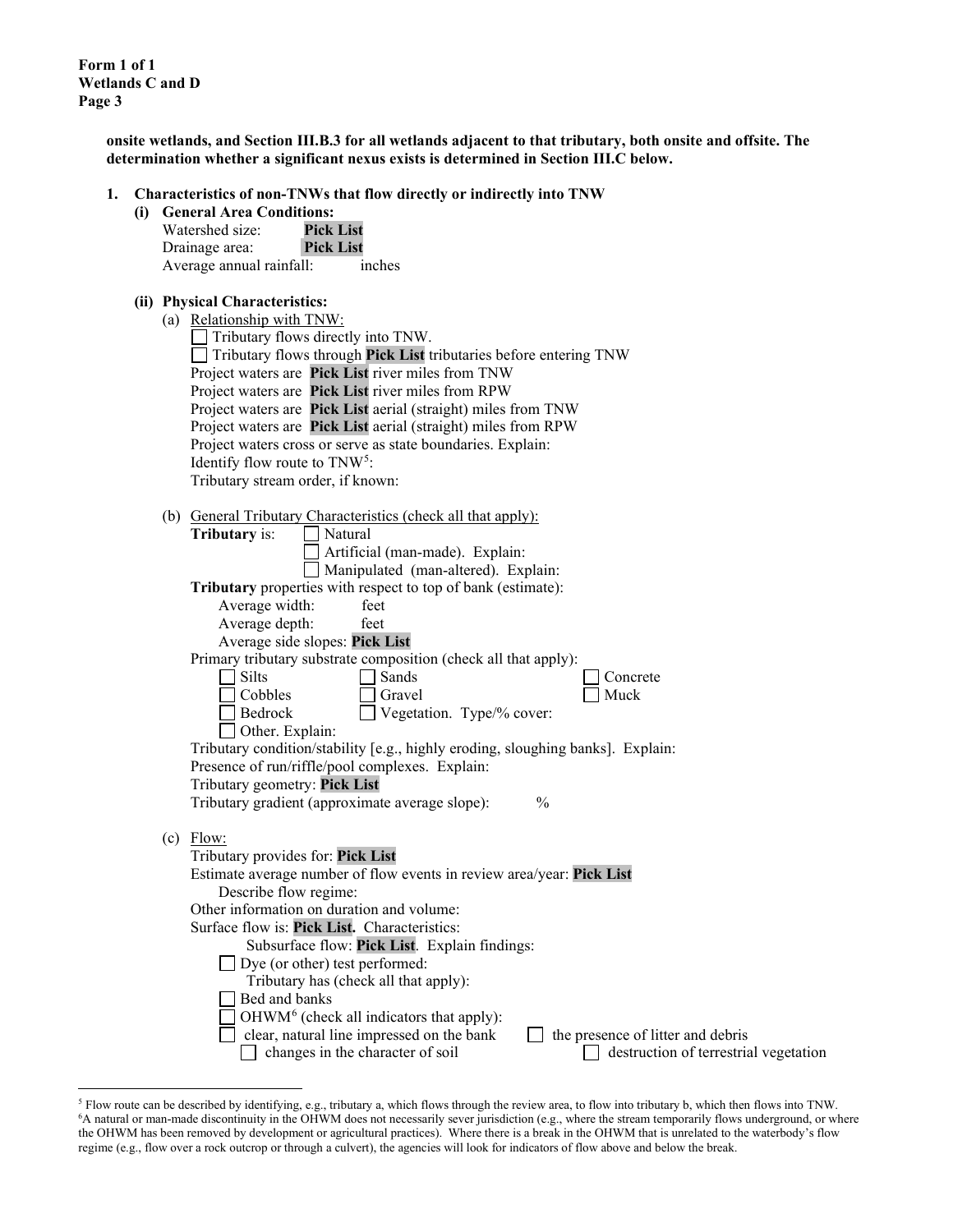| shelving<br>vegetation matted down, bent, or absent<br>leaf litter disturbed or washed away<br>multiple observed or predicted flow events<br>abrupt change in plant community<br>other (list):<br>Discontinuous OHWM. <sup>7</sup> Explain:                                                                 | the presence of wrack line<br>sediment sorting<br>scour<br>sediment deposition<br>water staining                                        |
|-------------------------------------------------------------------------------------------------------------------------------------------------------------------------------------------------------------------------------------------------------------------------------------------------------------|-----------------------------------------------------------------------------------------------------------------------------------------|
| If factors other than the OHWM were used to determine lateral extent of CWA jurisdiction (check all that apply):<br>High Tide Line indicated by:<br>oil or scum line along shore objects<br>fine shell or debris deposits (foreshore)<br>physical markings/characteristics<br>tidal gauges<br>other (list): | Mean High Water Mark indicated by:<br>survey to available datum;<br>physical markings;<br>vegetation lines/changes in vegetation types. |
| (iii) Chemical Characteristics:<br>Characterize tributary (e.g., water color is clear, discolored, oily film; water quality; general watershed<br>characteristics, etc.). Explain:                                                                                                                          |                                                                                                                                         |
| Identify specific pollutants, if known:                                                                                                                                                                                                                                                                     |                                                                                                                                         |

#### **(iv) Biological Characteristics. Channel supports (check all that apply):**

- Riparian corridor. Characteristics (type, average width):
- Wetland fringe. Characteristics:
- Habitat for:
	- Federally Listed species. Explain findings:
	- Fish/spawn areas. Explain findings:
	- Other environmentally-sensitive species. Explain findings:
	- Aquatic/wildlife diversity. Explain findings:

#### **2. Characteristics of wetlands adjacent to non-TNW that flow directly or indirectly into TNW**

#### **(i) Physical Characteristics:**

- (a) General Wetland Characteristics:
	- Properties:
		- Wetland size: acres
		- Wetland type. Explain:
		- Wetland quality. Explain:

Project wetlands cross or serve as state boundaries. Explain:

(b) General Flow Relationship with Non-TNW:

Flow is: **Pick List**. Explain:

Surface flow is**: Pick List** 

Characteristics:

- Subsurface flow: **Pick List**. Explain findings: Dye (or other) test performed:
	-
- <span id="page-3-0"></span>(c) Wetland Adjacency Determination with Non-TNW:
	- $\Box$  Directly abutting
	- Not directly abutting
		- Discrete wetland hydrologic connection. Explain:
		- Ecological connection. Explain:
		- Separated by berm/barrier. Explain: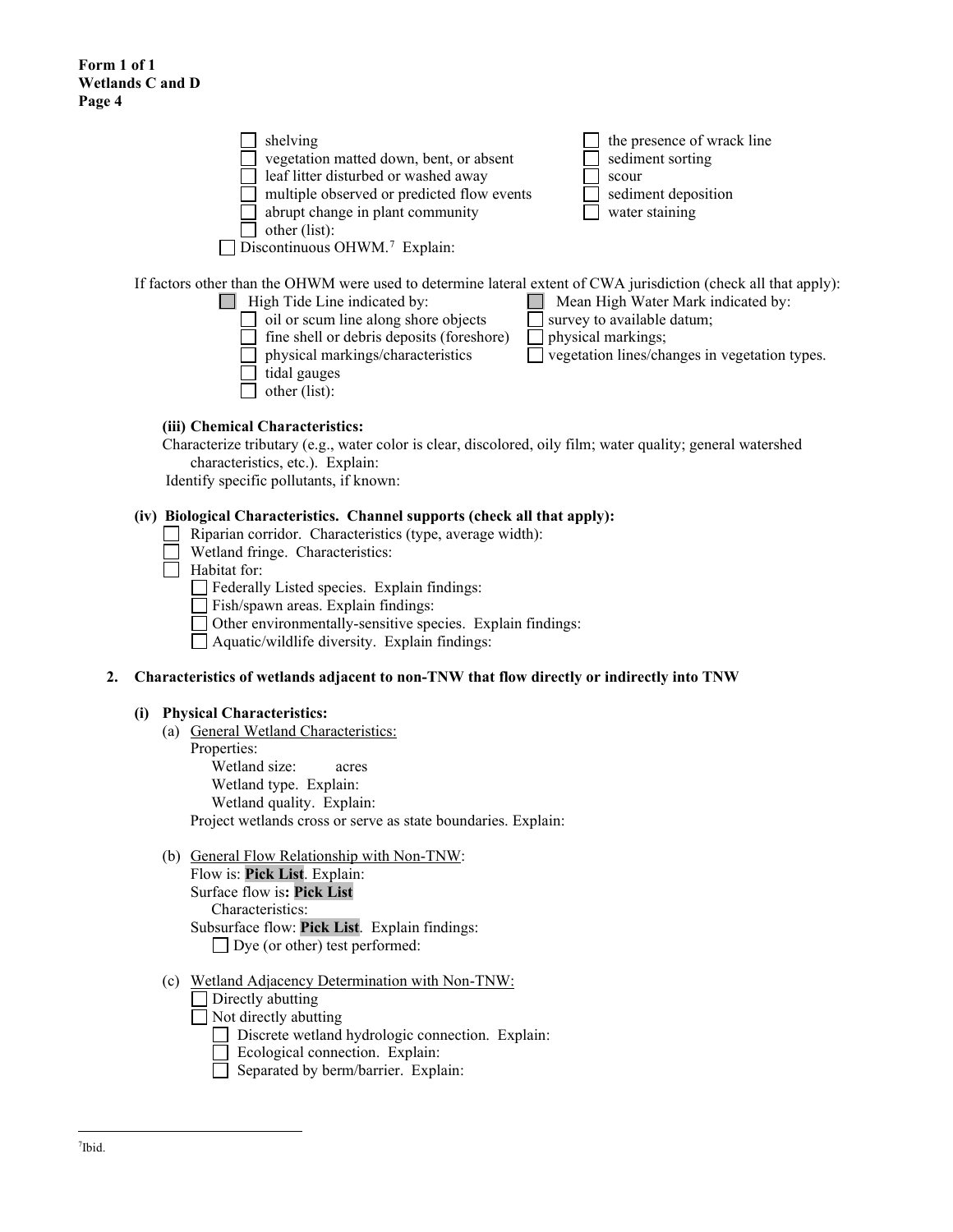(d) Proximity (Relationship) to TNW Project wetlands are **Pick List** river miles from TNW. Project waters are **Pick List** aerial (straight) miles from TNW. Flow is from: **Pick List.** Estimate approximate location of wetland as within the **Pick List** floodplain.

## **(ii) Chemical Characteristics:**

Characterize wetland system (e.g., water color is clear, brown, oil film on surface; water quality; general watershed characteristics; etc.). Explain:

Identify specific pollutants, if known:

#### **(iii)Biological Characteristics. Wetland supports (check all that apply):**

- Riparian buffer. Characteristics (type, average width):
- Vegetation type/percent cover. Explain:
- $\Box$  Habitat for:

Federally Listed species. Explain findings:

- Fish/spawn areas. Explain findings:
- Other environmentally-sensitive species. Explain findings:
- Aquatic/wildlife diversity. Explain findings:

### **3. Characteristics of all wetlands adjacent to the tributary (if any)**

All wetland(s) being considered in the cumulative analysis: **Pick List**

Approximately ( ) acres in total are being considered in the cumulative analysis.

For each wetland, specify the following:

Directly abuts? (Y/N) Size (in acres) Directly abuts? (Y/N) Size (in acres) Summarize overall biological, chemical and physical functions being performed:

## **C. SIGNIFICANT NEXUS DETERMINATION**

**A significant nexus analysis will assess the flow characteristics and functions of the tributary itself and the functions performed by any wetlands adjacent to the tributary to determine if they significantly affect the chemical, physical, and biological integrity of a TNW. For each of the following situations, a significant nexus exists if the tributary, in combination with all of its adjacent wetlands, has more than a speculative or insubstantial effect on the chemical, physical and/or biological integrity of a TNW. Considerations when evaluating significant nexus include, but are not limited to the volume, duration, and frequency of the flow of water in the tributary and its proximity to a TNW, and the functions performed by the tributary and all its adjacent wetlands. It is not appropriate to determine significant nexus based solely on any specific threshold of distance (e.g. between a tributary and its adjacent wetland or between a tributary and the TNW). Similarly, the fact an adjacent wetland lies within or outside of a floodplain is not solely determinative of significant nexus.** 

#### **Draw connections between the features documented and the effects on the TNW, as identified in the** *Rapanos* **Guidance and discussed in the Instructional Guidebook. Factors to consider include, for example:**

- Does the tributary, in combination with its adjacent wetlands (if any), have the capacity to carry pollutants or flood waters to TNWs, or to reduce the amount of pollutants or flood waters reaching a TNW?
- Does the tributary, in combination with its adjacent wetlands (if any), provide habitat and lifecycle support functions for fish and other species, such as feeding, nesting, spawning, or rearing young for species that are present in the TNW?
- Does the tributary, in combination with its adjacent wetlands (if any), have the capacity to transfer nutrients and organic carbon that support downstream foodwebs?
- Does the tributary, in combination with its adjacent wetlands (if any), have other relationships to the physical, chemical, or biological integrity of the TNW?

**Note: the above list of considerations is not inclusive and other functions observed or known to occur should be documented below:**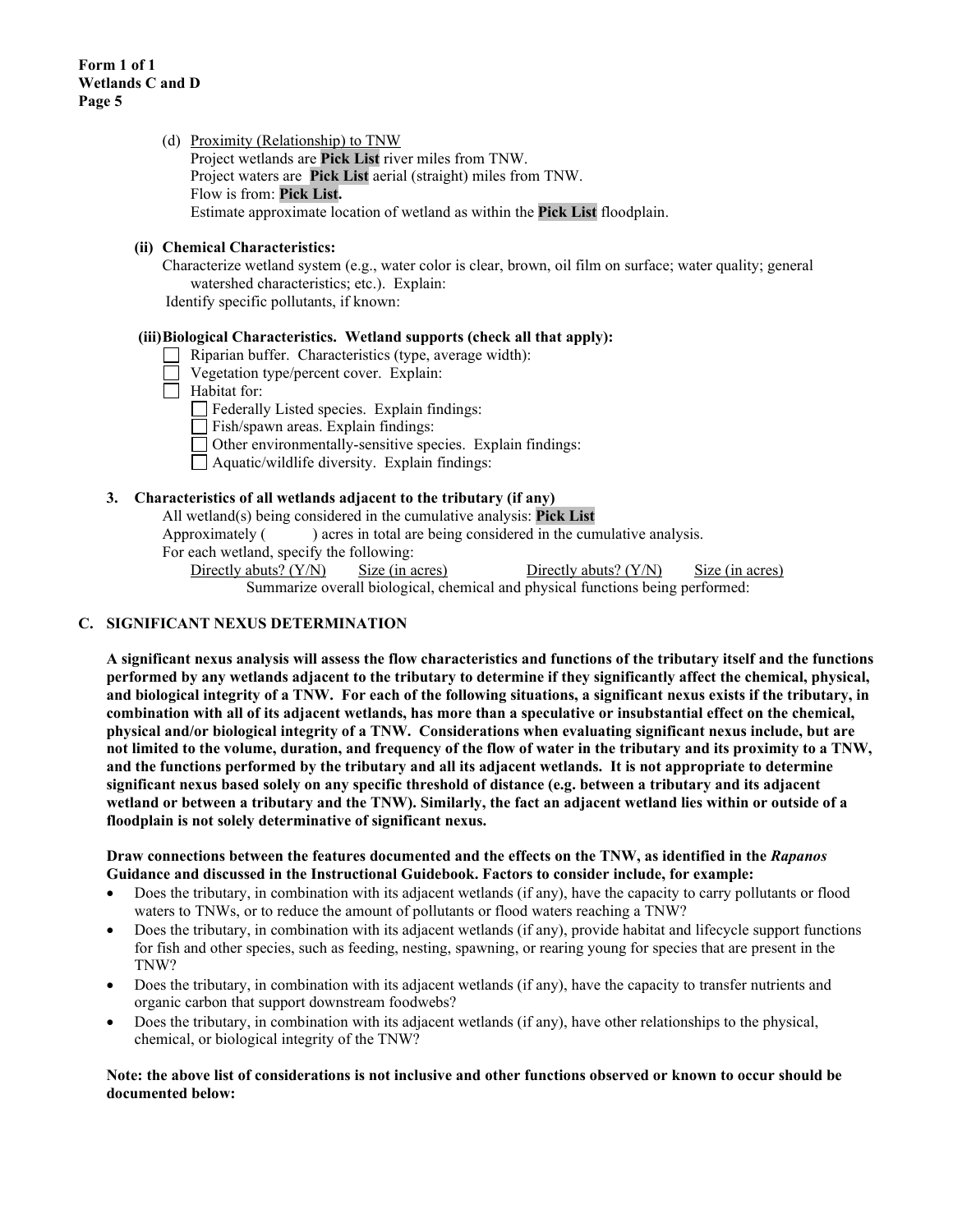- **1. Significant nexus findings for non-RPW that has no adjacent wetlands and flows directly or indirectly into TNWs.** Explain findings of presence or absence of significant nexus below, based on the tributary itself, then go to Section III.D:
- **2. Significant nexus findings for non-RPW and its adjacent wetlands, where the non-RPW flows directly or indirectly into TNWs.** Explain findings of presence or absence of significant nexus below, based on the tributary in combination with all of its adjacent wetlands, then go to Section III.D: .
- **3. Significant nexus findings for wetlands adjacent to an RPW but that do not directly abut the RPW.** Explain findings of presence or absence of significant nexus below, based on the tributary in combination with all of its adjacent wetlands, then go to Section III.D:

## **D. DETERMINATIONS OF JURISDICTIONAL FINDINGS. THE SUBJECT WATERS/WETLANDS ARE (CHECK ALL THAT APPLY):**

**1. TNWs and Adjacent Wetlands.** Check all that apply and provide size estimates in review area:<br>
TNWs: linear feet width (ft), Or, acres.  $linear feet \t width (ft), Or, \t acres.$ Wetlands adjacent to TNWs: acres.

# **2. RPWs that flow directly or indirectly into TNWs.**

- Tributaries of TNWs where tributaries typically flow year-round are jurisdictional. Provide data and rationale indicating that tributary is perennial: .
- Tributaries of TNW where tributaries have continuous flow "seasonally" (e.g., typically three months each year) are jurisdictional. Data supporting this conclusion is provided at Section III.B. Provide rationale indicating that tributary flows seasonally:
	- Provide estimates for jurisdictional waters in the review area (check all that apply):
	- Tributary waters: linear feet width (ft).
	- Other non-wetland waters: acres.

Identify type(s) of waters:

**3. Non-RPWs[8](#page-5-0) that flow directly or indirectly into TNWs.**

Waterbody that is not a TNW or an RPW, but flows directly or indirectly into a TNW, and it has a significant nexus with a TNW is jurisdictional. Data supporting this conclusion is provided at Section III.C.

Provide estimates for jurisdictional waters within the review area (check all that apply):

Tributary waters: linear feet width (ft).

Other non-wetland waters: acres.

Identify type(s) of waters:

## **4. Wetlands directly abutting an RPW that flow directly or indirectly into TNWs.**

Wetlands directly abut RPW and thus are jurisdictional as adjacent wetlands.

Wetlands directly abutting an RPW where tributaries typically flow year-round. Provide data and rationale indicating that tributary is perennial in Section III.D.2, above. Provide rationale indicating that wetland is directly abutting an RPW:

Wetlands directly abutting an RPW where tributaries typically flow "seasonally." Provide data indicating that tributary is seasonal in Section III.B and rationale in Section III.D.2, above. Provide rationale indicating that wetland is directly abutting an RPW:

Provide acreage estimates for jurisdictional wetlands in the review area: acres.

## **5. Wetlands adjacent to but not directly abutting an RPW that flow directly or indirectly into TNWs.**

Wetlands that do not directly abut an RPW, but when considered in combination with the tributary to which they are adjacent and with similarly situated adjacent wetlands, have a significant nexus with a TNW are jurisidictional. Data supporting this conclusion is provided at Section III.C.

Provide acreage estimates for jurisdictional wetlands in the review area: acres.

<span id="page-5-0"></span><sup>8</sup> See Footnote # 3.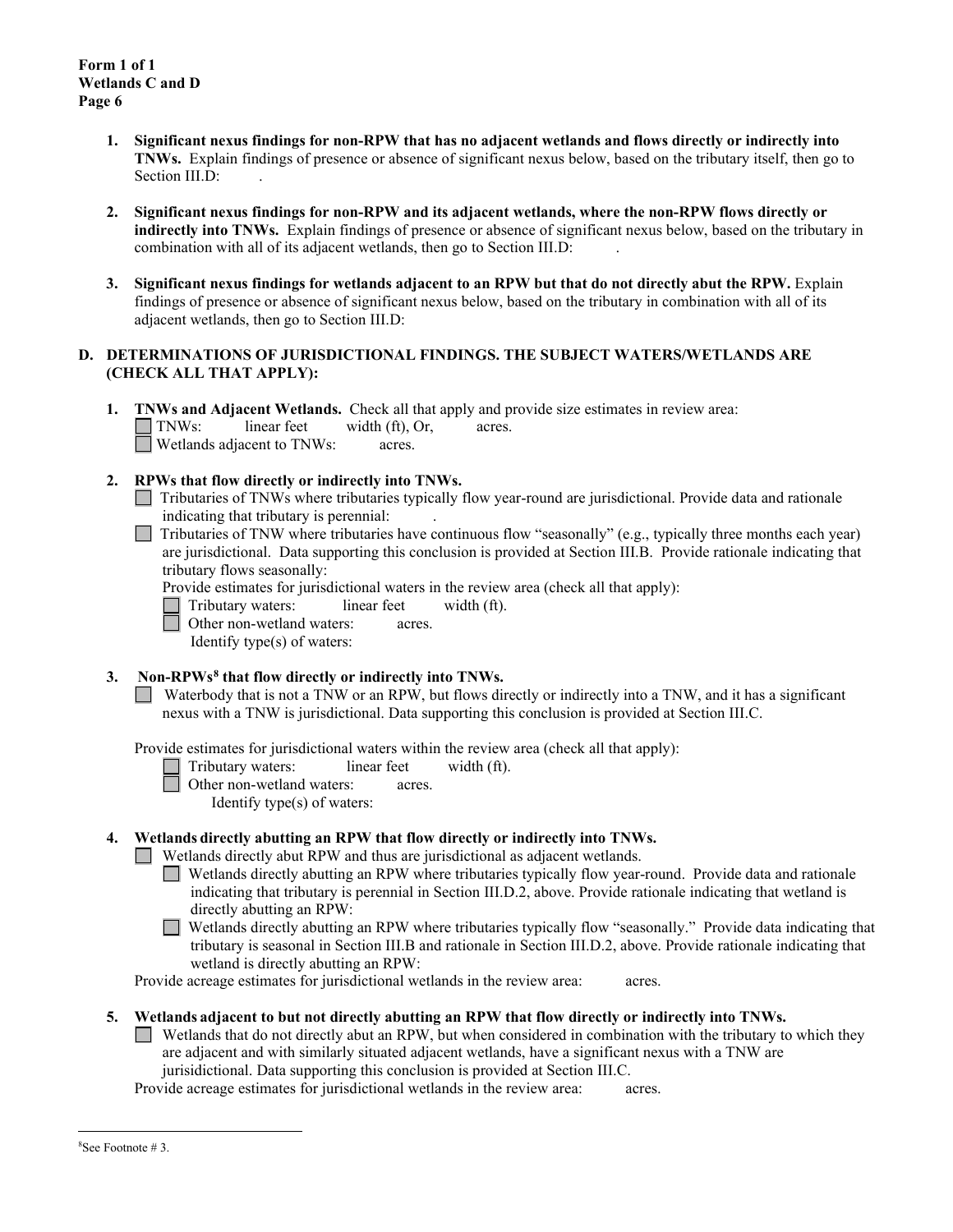**Form 1 of 1 Wetlands C and D Page 7**

### **6. Wetlands adjacent to non-RPWs that flow directly or indirectly into TNWs.**

Wetlands adjacent to such waters, and have when considered in combination with the tributary to which they are adjacent and with similarly situated adjacent wetlands, have a significant nexus with a TNW are jurisdictional. Data supporting this conclusion is provided at Section III.C.

Provide estimates for jurisdictional wetlands in the review area: acres.

### **7. Impoundments of jurisdictional waters. [9](#page-6-0)**

As a general rule, the impoundment of a jurisdictional tributary remains jurisdictional.

- Demonstrate that impoundment was created from "waters of the U.S.," or
- Demonstrate that water meets the criteria for one of the categories presented above (1-6), or
- Demonstrate that water is isolated with a nexus to commerce (see E below).

## **E. ISOLATED [INTERSTATE OR INTRA-STATE] WATERS, INCLUDING ISOLATED WETLANDS, THE USE, DEGRADATION OR DESTRUCTION OF WHICH COULD AFFECT INTERSTATE COMMERCE, INCLUDING ANY SUCH WATERS (CHECK ALL THAT APPLY):[10](#page-6-1)**

which are or could be used by interstate or foreign travelers for recreational or other purposes.

from which fish or shellfish are or could be taken and sold in interstate or foreign commerce.

which are or could be used for industrial purposes by industries in interstate commerce.

Interstate isolated waters.Explain:

**Other factors.** Explain:

## **Identify water body and summarize rationale supporting determination:** .

Provide estimates for jurisdictional waters in the review area (check all that apply):

Tributary waters: linear feet width (ft).

Other non-wetland waters: acres.

Identify type(s) of waters:

**I** Wetlands: acres.

<span id="page-6-0"></span><sup>&</sup>lt;sup>9</sup> To complete the analysis refer to the key in Section III.D.6 of the Instructional Guidebook.

<span id="page-6-1"></span>**<sup>10</sup> Prior to asserting or declining CWA jurisdiction based solely on this category, Corps Districts will elevate the action to Corps and EPA HQ for review consistent with the process described in the Corps/EPA** *Memorandum Regarding CWA Act Jurisdiction Following Rapanos.*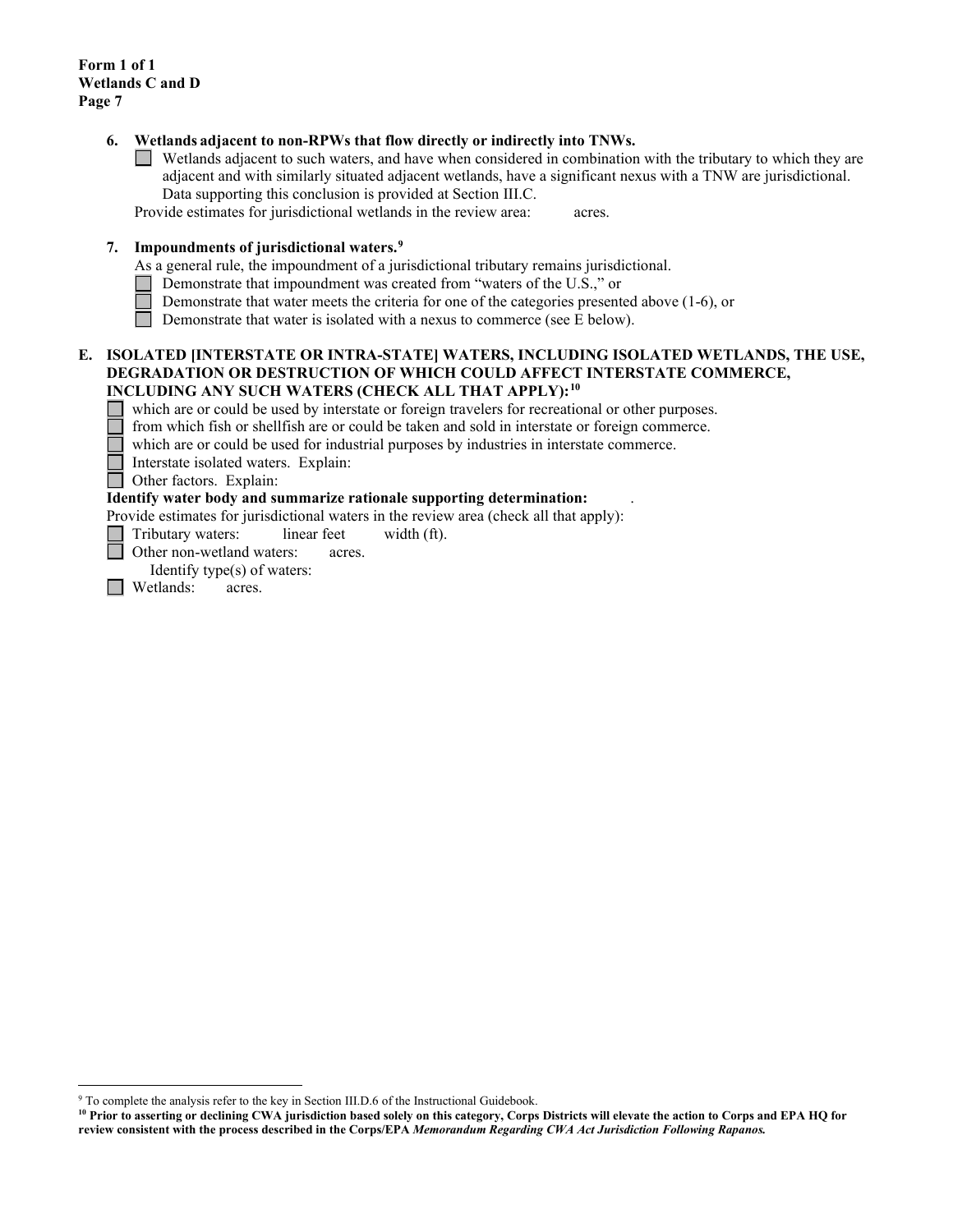### **F. NON-JURISDICTIONAL WATERS, INCLUDING WETLANDS (CHECK ALL THAT APPLY):**

- If potential wetlands were assessed within the review area, these areas did not meet the criteria in the 1987 Corps of Engineers Wetland Delineation Manual and/or appropriate Regional Supplements.
- **Review area included isolated waters with no substantial nexus to interstate (or foreign) commerce.** 
	- $\boxtimes$  Prior to the Jan 2001 Supreme Court decision in "*SWANCC*," the review area would have been regulated **based solely on the "Migratory Bird Rule" (MBR).**
	- Waters do not meet the "Significant Nexus" standard, where such a finding is required for jurisdiction. Explain:
- $\overline{\boxtimes}$  Other: (explain, if not covered above):

### **Wetlands A, B, C, D**

Historic aerial photos show that in 1971 the subject parcel and surrounding area was in active agriculture. By 1994, residential development had established along Flynn and Kuhn Roads, leaving the subject parcel land-locked except for a relocated stream that had been confined to a concrete channel (processed under a separate preliminary jurisdictional determination). The USACE conducted a site visit on October 6, 2021. The entire boundary of the parcel was walked along the residential back yards of Flynn and Kuhn Roads, Chimney Sweep Lane and Woodsmoke Lane. Ground saturation. standing water and municipal drop in culverts were observed in the rear portions of properties along the review area boundary. Drainage discharge pipes into the review area originating from residential lawns and downspouts were observed, suggesting that at least some of the residential areas were developed within wetland areas in the 1980's or early 1990's when residential development was initiated.

Investigation of the delineated boundaries of Wetlands A, B, C, and D did not reveal any connection off the site. Areas of the subject review area are at a higher elevations and slope down into the rear boundaries of the residences. Berms are evident along rear property boundaries.

The NWI map depicts a large, contiguous wetland covering most of the northern review area in the vicinity of Wetlands C and D. However, according to the Web Soil Survey, Wetlands C and D occur in Collamer silt loam, 0 to 2 percent slopes with a hydric rating of 0 and/or Niagara silt loam with a hydric rating of 4, which suggests a discrepancy with the NWI mapping.

The NWI map depicts a wetland (and original path of the relocated stream) on the southeastern portion of the review area that continues off-site across the residential area associated with Chimney Sweep Lane. The location and configuration of this wetland does not reflect the Web Soil Survey which depicts a substantial mapping of both Canandaigua silt loam with a hydric rating of 95 and Collamer silt loam, 2 to 6 percent slopes with a hydric rating of 0 in the areas where Wetlands A and B were delineated.

Using the ORM measuring tool, the nearest conveyance for Wetland B (approximately 65-feet) and Wetland A (approximately 200-feet) is the on-site portion of the relocated stream south of the review area. Note that elevated topography and previous grading and stockpiled material impedes connectivity to the stream. Wetlands C and D are over 2000 feet from the on-site portion of the relocated stream to the southeast and approximately 1500 feet from Northrup Creek to the north with elevated topography, roads, and residential developments impeding connectivity in both cases.

Based on the above information and site visit observations, it was determined that Wetlands A, B, C, and D do not meet the defined adjacency criteria. Further, due to topography and distance to the nearest tributary, the presence of a shallow subsurface flow connection is very unlikely

Provide acreage estimates for non-jurisdictional waters in the review area, where the sole potential basis of jurisdiction is the MBR factors (i.e., presence of migratory birds, presence of endangered species, use of water for irrigated agriculture), using best professional judgment (check all that apply):

Non-wetland waters (i.e., rivers, streams): linear feet width (ft) Lakes/ponds: acres. Other non-wetland waters: acres. List type of aquatic resource:  $\boxtimes$  Wetlands:

| Wetland A | PFO | $1.05$ acres |
|-----------|-----|--------------|
| Wetland B | PFO | $0.25$ acre  |
| Wetland C | PFO | $1.21$ acres |
| Wetland D | PFO | $0.45$ acre  |